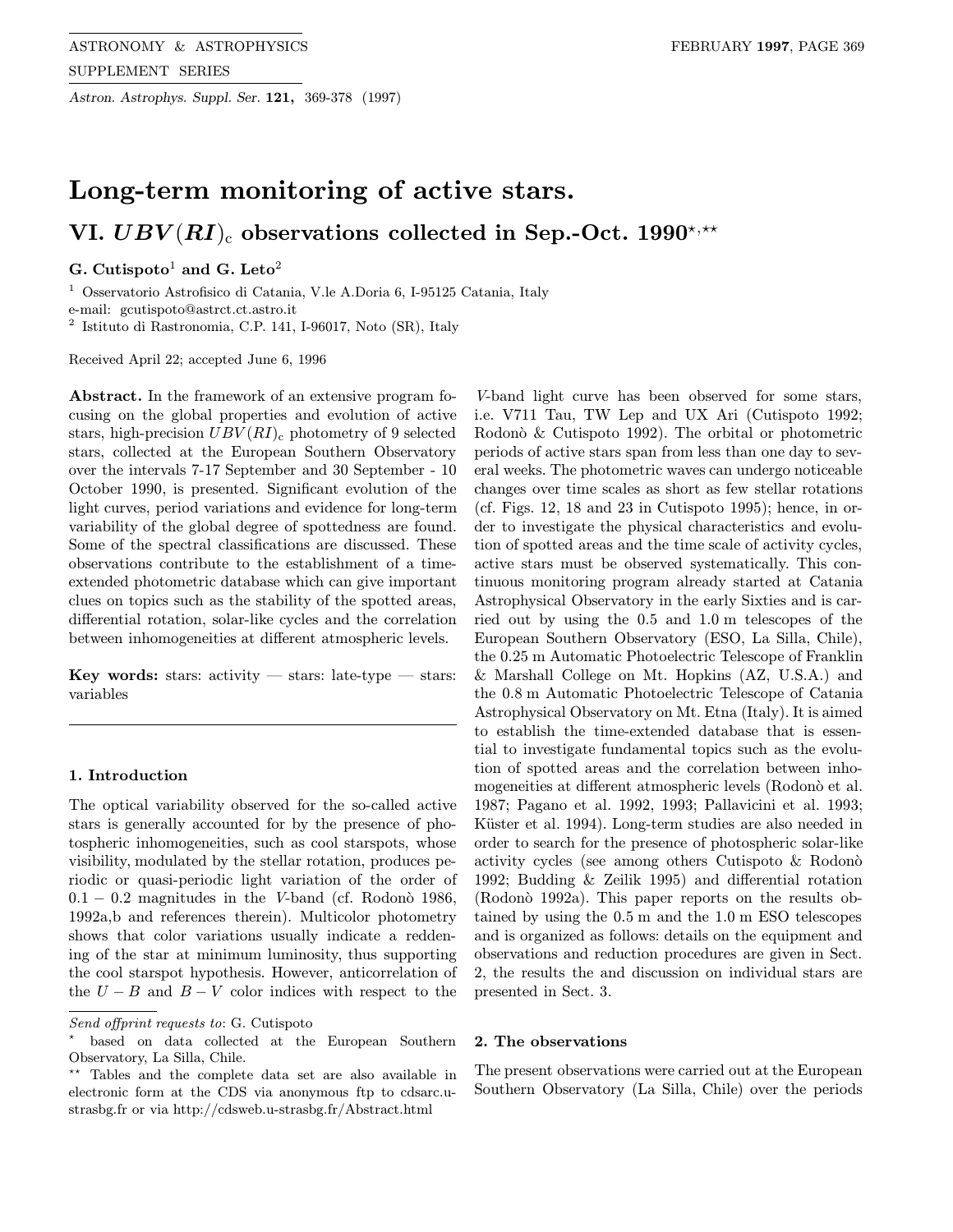

Fig. 1. V-band light curve and colors of HD  $5303 = CF$ Tuc. Phases are reckoned from the spectroscopic ephemeris  $HJD = 2445606.9165 + 2.797672 \cdot E$  (Budding 1985)

**Table 1.** Comparison  $(c)$  and check  $(ck)$  stars used for each program star

|           | Program Star $(v)$ | (c)       | (ck)       |  |
|-----------|--------------------|-----------|------------|--|
| HD 5303   | $=$ CF Tuc         | HD 5210   | HD 6446    |  |
| HD 8435   | $= BC$ Phe         | HD 8617   | HD 9896    |  |
| HD 16157  | $= CC$ Eri         | HD 16371  | SAO 215945 |  |
| HD 32918  | $=$ YY Men         | HD 33763  | HD 33747   |  |
| HD 155555 | $= V824$ Ara       | HD 156427 | HD 154775  |  |
| HD 174429 | $=$ PZ Tel         | HD 173560 | HD 176557  |  |
| HD 197481 | $= AU$ Mic         | HD 197237 | HD 197339  |  |
| HD 214479 | $=$ FK Aqr         | HD 214046 | HD 214380  |  |
| HD 217344 | $= TZ PsA$         | HD 217108 | HD 217935  |  |

7-17 September and 30 September - 10 October 1990, by using the 0.5 m and the 1.0 m ESO telescopes, respectively. Both instruments were equipped with a singlechannel photon-counting photometer, a thermoelectrically cooled Hamamatzu R-943/02 photomultiplier and standard ESO filters matching the  $UBV(RI)_{c}$  system. In order to obtain accurate differential photometry, for each program star  $(v)$  a comparison  $(c)$  and a check  $(ck)$  star were also observed (see Table 1).

Each measurement consisted in the average of 10-15 1-sec. integrations in each filter, according to the color sequence  $U-B-V-R-I$ . A complete observation consisted



Fig. 2. V-band light curve and colors of HD  $8435 = BC$ Phe. Phases are reckoned from the photometric ephemeris  $HJD = 2447869.0 + 0.649 \cdot E$  (Cutispoto 1995)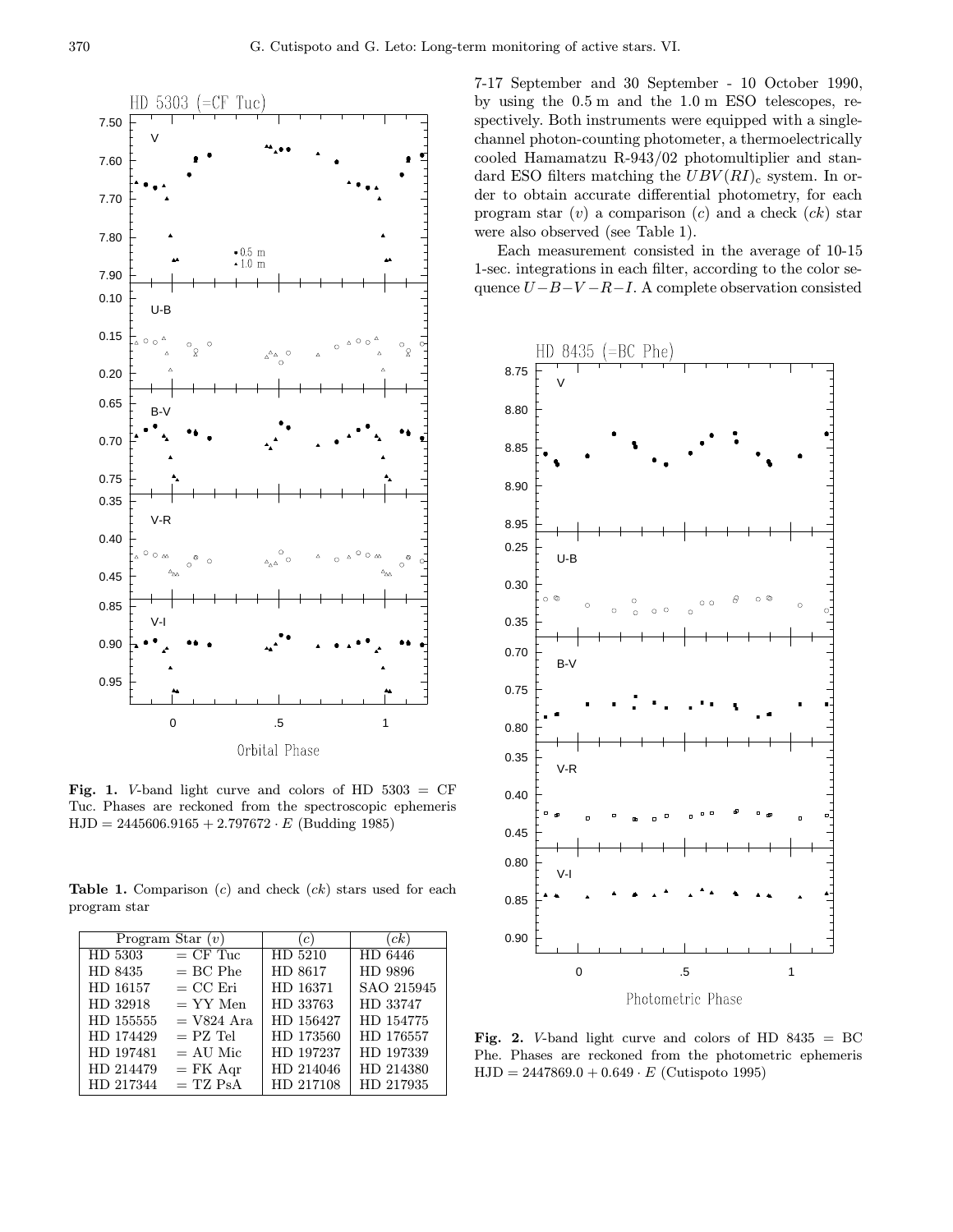Table 2. Mean atmospheric extinction coefficients for La Silla site, obtained over the period 7 Sep. - 10 Oct. 1990

| $\sim$ |  | $\sim$ $\sim$ |  |
|--------|--|---------------|--|



**Fig. 3.** *V* light long-term variability of HD  $8435 = BC$  Phe. The vertical bars indicate the peak-to-peak amplitude of the light curve

in sequential  $c-v-v-v-ck-c$  measurements. From these data, four  $v-c$  and one  $ck-cdifferential$  magnitudes were computed; the four  $v - c$  values were finally averaged to obtain one data point. The observations were corrected for atmospheric extinction and transformed into the standard  $UBV(RI)_{c}$  system. The atmospheric extinction coefficients were obtained during clear nights by observing two standards of very different spectral type in the 1−2.5 air mass range, while transformation coefficients were inferred by observing E-region standard stars (Menzies et al. 1989). The mean values of the extinction coefficients for La Silla are reported in Table 2. Note that these values have been obtained less than one year before the eruption of Mt. Pinatubo (June 1991). The typical error of our differential photometry is of the order of 0.005 magnitudes, with somewhat larger values (up to 0.01 magnitudes) in the U-band for the observations with the 0.5 m telescope due to the low photon counting level. The brighest V magnitude and corresponding colors obtained for the program stars, and the standard deviations ( $\sigma$ ) for the  $v - c$  and  $ck - c$  mean differential V-band magnitudes obtained over N nights are reported in Table 3. The V magnitudes and colors of the comparison and check stars were obtained via standard stars (Landolt 1983; Menzies et al. 1989; Menzies & Laing 1988) and are given in Table 4. Taking into account the accuracy of the standard stars data and the extinction and transformation errors, the typical accuracy of the absolute photometry in Table 3 is of the

order of 0.01 magnitude, with somewhat larger values (up to 0.02 magnitudes) for the  $U - B$  color.

#### 3. Results

The present multicolor photometry has been used to investigate the light curve evolutions with respect to previous observations, to search for the presence of photospheric solar-like activity cycles and, using the method described



Fig. 4. V-band light curve and colors of HD 16157 = CC Eri. Phases are reckoned from the ephemeris  $HJD = 2447129.529 + 1.56145 \cdot E$ , where the orbital period is from Evans (1959)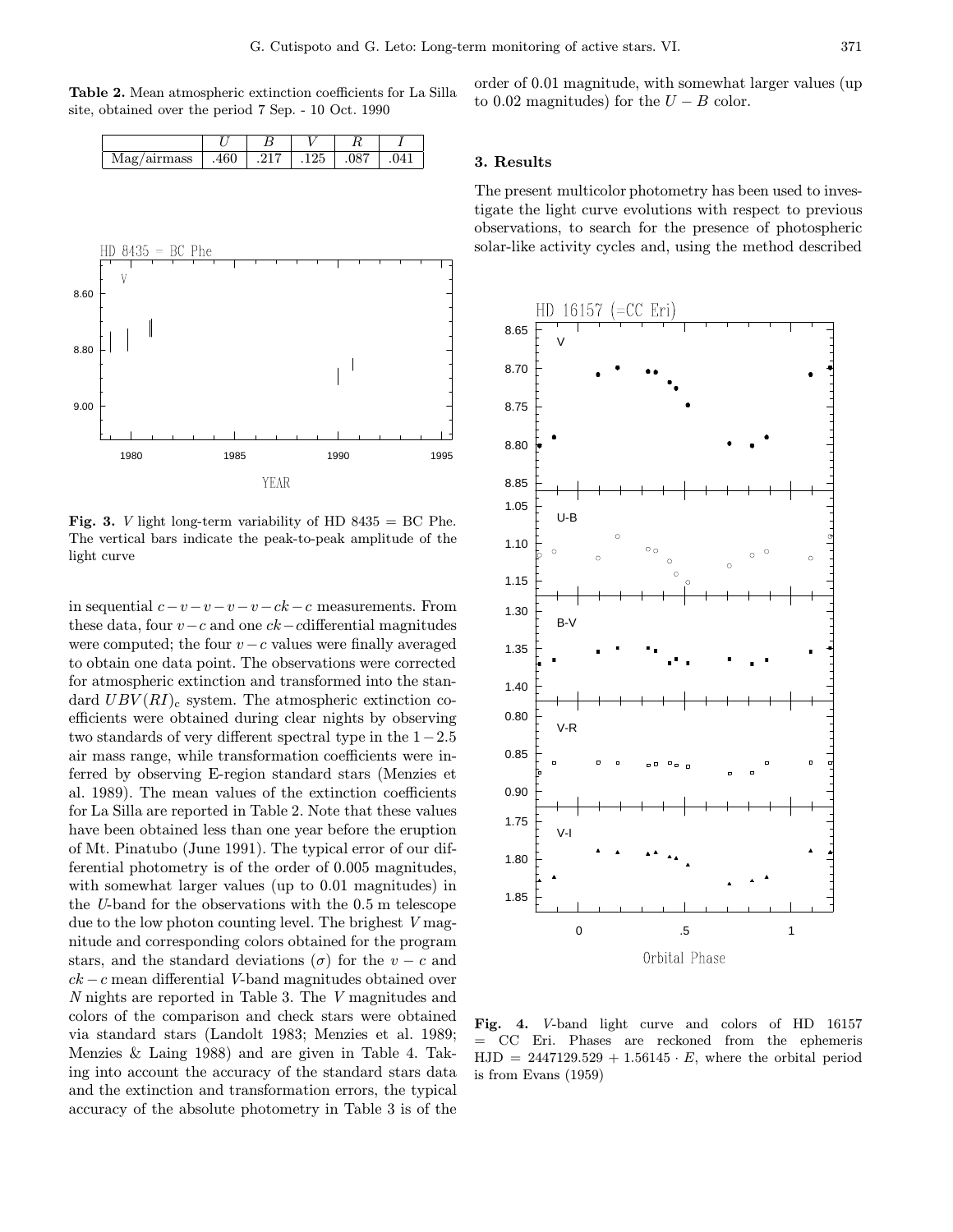

**Fig. 5.** *V* light long-term variability of HD  $16157 = CC$  Eri. The vertical bars indicate the peak-to-peak amplitude of the light curve

by Cutispoto et al. (1996), to infer or further constrain the spectral type and luminosity class of the program stars (see Table 3). The results for the individual stars are discussed below.

 $HD 5303 = CF Tuc$  is a bright RS CVn-type eclipsing system that has been monitored by several authors in recent years (cf. Strassmeier et al. 1993; Cutispoto 1995; Budding & Zeilik 1995 and references therein). It was detected during the ROSAT and EUVE all-sky EUV surveys (Pounds et al. 1993; Pye et al. 1995; Malina et al. 1994). The observations carried out with the 50 cm and the 1.0 m over the intervals 7-14 Sep. and 1-9 Oct., respectively are shown in Fig. 1, where phases are reckoned from the spectroscopic ephemeris  $HJD = 2445606.9165 + 2.797672 \cdot E$ (Budding 1985). The non-flat out-of-eclipse V-band light curve is indicative of the presence of photosperic spottedness and, with respect to previous observations (Cutispoto 1995; Budding & Zeilik 1995 and references therein), displays a different luminosity maximum and shape. The remarkable light curve modifications observed for CF Tuc since late 1978 have been interpreted by Budding & Zeilik (1995) in terms of a spot cycle lasting 5-6 years. The spectral classification of CF Tuc is not well established (see Cutispoto 1995 and references therein). The  $v \sin i$  values reported by Randich et al. (1993) lead to stellar radii of about 1.46  $R_{\odot}$  and 3.80  $R_{\odot}$  for the hotter and cooler components, respectively while Coates et al. (1983) computed 1.69  $R_{\odot}$  and 3.06  $R_{\odot}$ , respectively. These values indicate the presence of two evolved stars, both of luminosity class IV or  $V/IV$ . In fact, the best match of the observed colors is obtained by assuming the system to be formed by  $G0 V/IV + K4 V/IV$  or by  $G5 IV$  $+$  K4 V/IV components, with the former solution in bet-



Fig. 6. V-band light curve and colors of HD  $32918 = YY$ Men. Phases are reckoned from the photometric ephemeris  $HJD = 2444155.64 + 9.5476 \cdot E$  (Collier 1982)

ter agreement with the computed radii.

 $HD 8435 = BC P$ he is a SB2 spectroscopic binary with an orbital period of 0.657 days (Balona 1987). Photometric observations have been obtained by Lloyd Evans & Koen (1987); Collier Cameron (1987) and Cutispoto (1995). Low Li abundance is reported by Pallavicini et al. (1992). No microwave emission was detected by Slee et al. (1987). The observations obtained with the 0.5 m over the interval 7-14 Sep. are shown in Fig. 2. The light curve has been folded by using the 0.649-day photometric period inferred by Cutispoto (1995). Comparing the data in Fig. 2 with those obtained about 9 months earlier by Cutispoto (1995), a remarkable evolution of the light curve is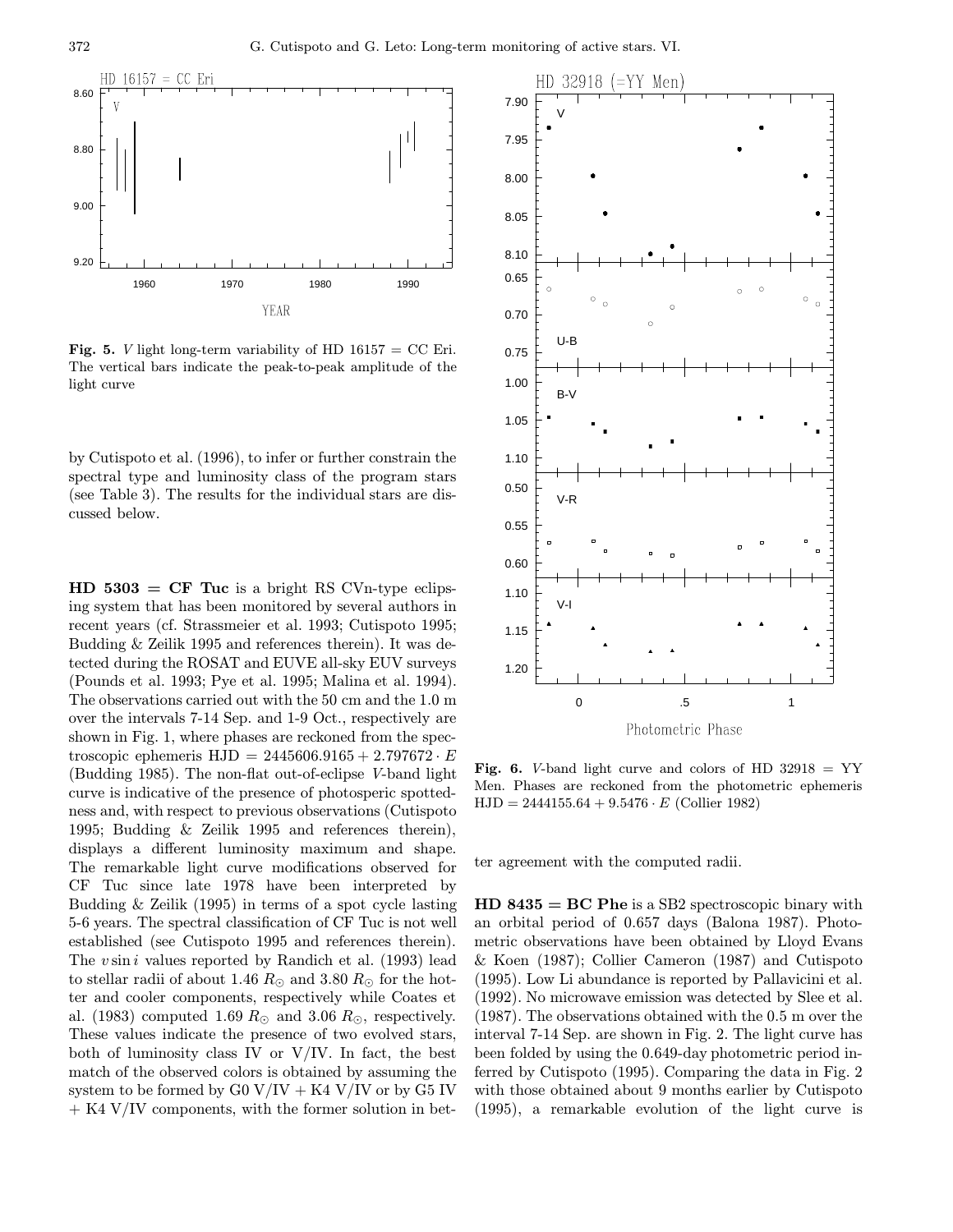**Table 3.** Maximum luminosity ( $V_{\text{max}}$ ) and corresponding colors for the program stars; standard deviations ( $\sigma$ ) for the  $v - c$ and  $ck - c$  V-band differential magnitudes for each series of N nights; inferred spectral classification (Spectral Type)

| Program   | $V_{\rm max}$ | $U-B$ | $B-V$ | $V-R_{\rm c}$ | $-I_c$ | $\sigma$ | $\sigma$   | $\boldsymbol{N}$ | Spectral             |  |
|-----------|---------------|-------|-------|---------------|--------|----------|------------|------------------|----------------------|--|
| Star      |               |       |       |               |        | $v-c$    | $(ck - c)$ |                  | Type                 |  |
| HD 5303   | 7.56          | 0.17  | 0.68  | 0.43          | 0.89   | 95       | 6          | 14               | $G0 V/IV + K4 V/IV$  |  |
| HD 8435   | 8.83          | 0.32  | 0.77  | 0.42          | 0.89   | 14       | 6          | 8                | $G7/8$ V/IV + K3/5 V |  |
| HD 16157  | 8.70          | 1.09  | 1.35  | 0.86          | 1.79   | 39       | 4          | 6                | $K7 V + M1 V$        |  |
| HD 32918  | 7.93          | 0.67  | 1.05  | 0.57          | 1.14   | 62       | 3          | 6                | K1 III               |  |
| HD 155555 | 6.85          | 0.39  | 0.81  | 0.47          | 0.92   | 37       | 6          | 9                | $G5 IV + K0 IV$      |  |
| HD 174429 | 8.44          | 0.30  | 0.79  | 0.45          | 0.87   | 11       | 6          | 12               | $KO$ (PMS)           |  |
| HD 197481 | 8.70          | 1.13  | 1.47  | 0.94          | 2.06   | 25       | 10         | 7                | M1 Ve                |  |
| HD 214479 | 9.09          | 1.08  | 1.46  | 0.94          | 2.19   | 16       | 5          | 12               | $M2$ Ve              |  |
| HD 217344 | 8.46          | 0.20  | 0.71  | 0.41          | 0.81   | 11       | 3          | 8                | $G5/6$ IV + ?        |  |



**Fig. 7.** *V* light long-term variability of HD  $32918 = YY$  Men. The vertical bars indicate the peak-to-peak amplitude of the light curve

evident. In fact, the present data show two clear and almost identical maxima, while the global degree of spottedness has decreased, as can be inferred from the collection of the available photometry presented in Fig. 3. The colors are consistent with the G7/8 V/IV + K3/5 V spectral classification suggested by Cutispoto (1995).

 $HD 16157 = CC Eri$  is a BY Dra-type variable that has been studied at different wavelengths by several authors (see Byrne et al. 1992; Cutispoto 1991 and references therein). More recently, it was detected by the ROSAT and EUVE satellites during their all-sky surveys (Pye et al. 1995; Malina et al. 1994; Pounds et al. 1993). The observations obtained with the 0.5 m over the interval 7-14 Sep. are shown in Fig. 4, where phases are reckoned from the 1.56145-day orbital period (Evans 1959). Clear color variations, partially correlated with the V-band modulation, are present for all the color indices. Comparing the present data with recent photometric observations (Cutispoto 1991; 1992; 1995) a remarkable decrease in the maximum luminosity emerges (cf. Fig. 5). In fact,



Fig. 8. V-band light curve and colors of HD  $155555 = V824$ Ara. Phases are reckoned from the spectroscopic ephemeris  $HJD = 2445803.07 + 1.681652 \cdot E$  (Pasquini et al. 1991)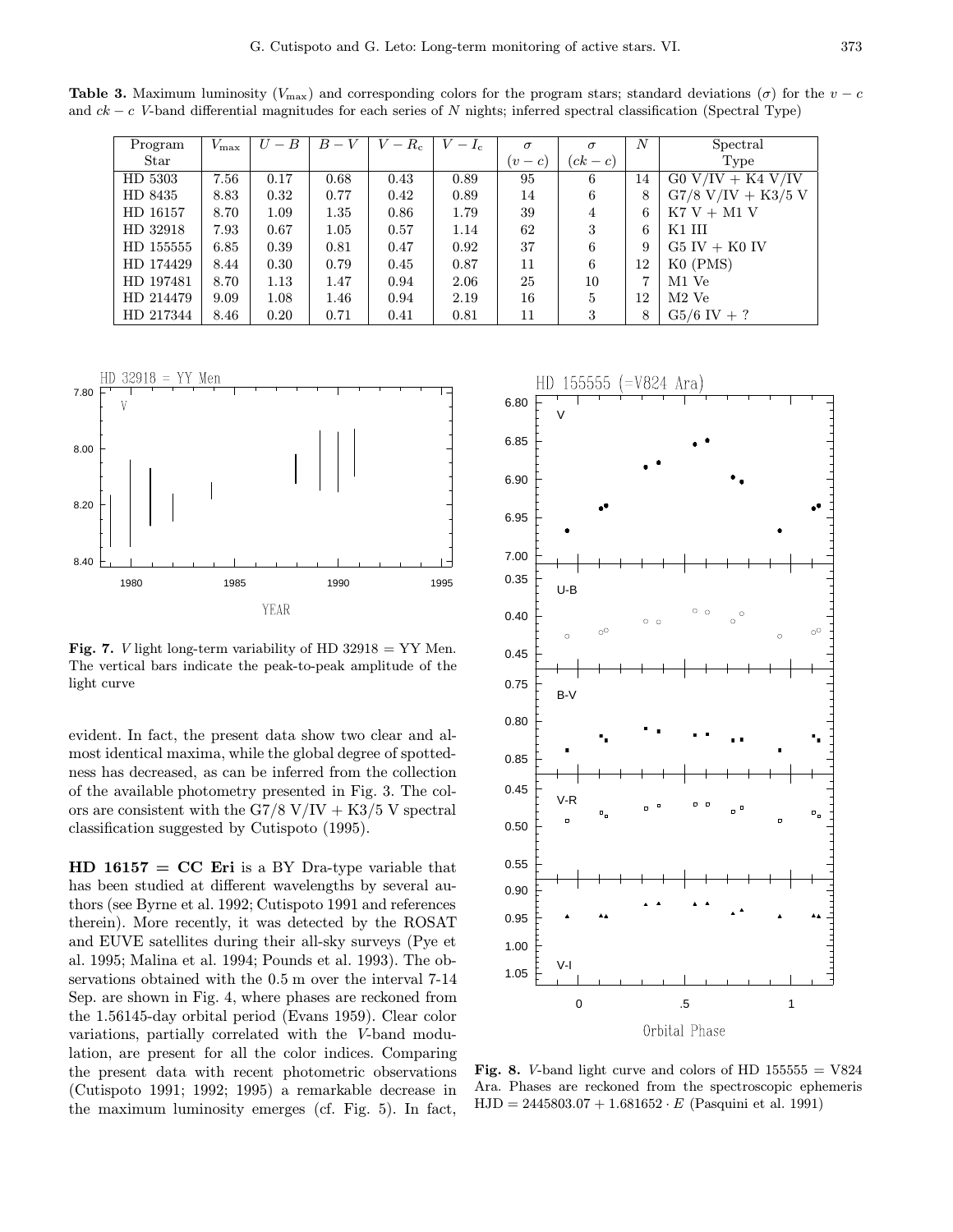

Fig. 9. *V* light long-term variability of HD  $155555 = V824$ Ara. The vertical bars indicate the peak-to-peak amplitude of the light curve

the star has reached the same maximum luminosity observed in late 1958 (Evans 1959) that could be close to the unspotted V magnitude value. The observed colors can be well matched by assuming a K7 V + M1 V spectral classification.

Table 4. V magnitude and colors for the c and ck stars derived via standard stars. Errors are of the order of 0.01 magnitudes. The symbol ":" denotes errors of the order of 0.02 magnitudes

| $c$ or $ck$ | V    | $U-B$   | $B-V$    | $\overline{-}R_c$ | $\overline{V-I_{\rm c}}$ |
|-------------|------|---------|----------|-------------------|--------------------------|
| HD 5210     | 8.70 | 0.08:   | 0.60     | 0.32              | 0.66                     |
| HD 6446     | 7.24 | 1.37:   | 1.38     | 0.72              | 1.44                     |
| HD 8617     | 8.98 | 1.02:   | 1.12     | 0.57              | 1.11                     |
| HD 9896     | 6.00 | $-.02:$ | 0.38     | 0.21              | 0.44                     |
| HD 16371    | 8.09 | 0.57:   | 0.89     | 0.47              | 0.92                     |
| SAO 215945  | 9.74 | $-.01:$ | 0.37     | 0.21              | 0.43                     |
| HD 33747    | 8.75 | 0.74:   | 1.00     | 0.52              | 1.02                     |
| HD 33763    | 8.38 | 0.50:   | 0.90     | 0.48              | 0.95                     |
| HD 154775   | 7.60 | 1.97:   | 1.59     | 0.86              | 1.75                     |
| HD 156427   | 7.41 | 1.71:   | 1.49     | 0.80              | 1.55                     |
| HD 173560   | 8.71 | 0.11:   | 0.64     | 0.36              | 0.70                     |
| HD 176557   | 7.20 | 1.77:   | 1.48     | 0.78              | 1.48                     |
| HD 197237   | 9.00 | 0.84:   | 0.99     | 0.50              | 0.96                     |
| HD 197339   | 7.39 | 1.44:   | $1.30\,$ | 0.66              | 1.24                     |
| HD 214046   | 7.54 | 1.78    | 1.43     | 0.76              | 1.48                     |
| HD 214380   | 9.21 | $-.02$  | 0.48     | 0.30              | 0.57                     |
| HD 217108   | 9.17 | 0.03:   | 0.53     | 0.29              | 0.58                     |
| HD 217935   | 8.59 | 0.72:   | 0.97     | 0.50              | 0.96                     |

 $HD 32918 = YY Men$  is an active giant with the typical characteristics of FK Com stars (see Cutispoto et al. 1992 and references therein). It has shown two of the most intense and longest duration radio flares (Slee et al. 1987; Bunton et al. 1989) and probably the longest



Fig. 10. V-band light curve and colors of HD  $174429 = PZ$ Tel. Phases are reckoned from the ephemeris HJD = 2448141.5  $+ 0.94486 \cdot E$ , where the photometric period is from Innis et al. (1990)

optical flare ever recorded for any class of active stars (Cutispoto et al. 1992). The data obtained over the interval 1-10 Oct. by using the 1.0 m telescope are shown in Fig. 6. Phases are computed using the 9.5476 day photometric period inferred by Collier (1982). The V-band light curve is single-peaked and its maximum is probably close to the stellar unspotted level (cf Fig. 7). Remarkable color variations well correlated with the variability in the V-band are present and show the star to be redder at light minimum.

 $HD 155555 = V824$  Ara is a rapidly rotating SB2 spectroscopic binary that has been classified as a pre-main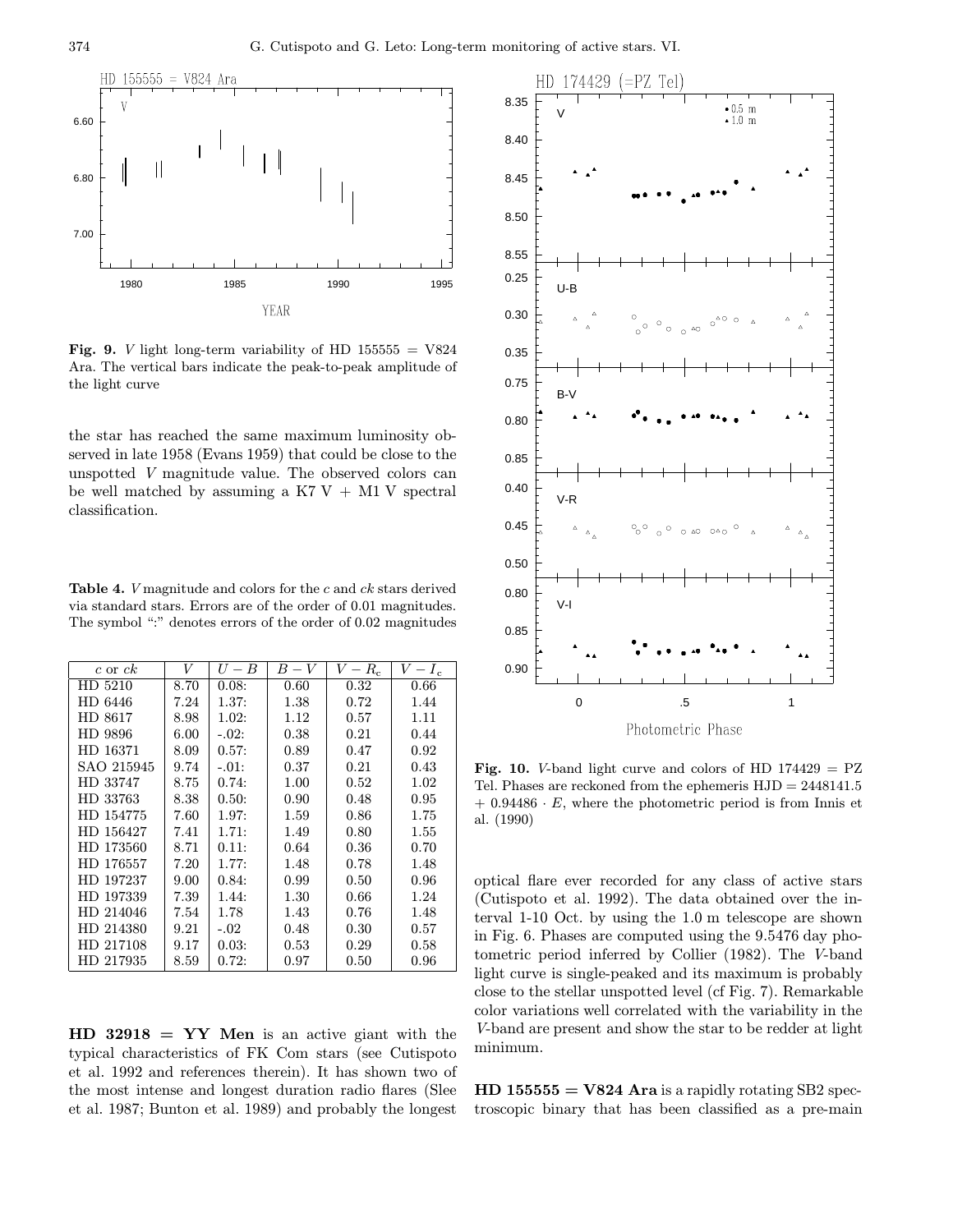

**Fig. 11.** *V* light long-term variability of HD  $174429 = PZ$  Tel. The vertical bars indicate the peak-to-peak amplitude of the light curve

sequence object by Pasquini et al. (1991) and by Martin & Brandner (1995). It was detected by the ROSAT (Pounds et al. 1993; Pye et al. 1995) and EUVE (Malina et al. 1994) satellites during their all-sky EUV surveys and has been observed photometrically since late 1979 by several authors (see Cutispoto 1996 and references therein). The observations presented in Fig. 8 were obtained with the 0.5 m telescope over the interval 7-17 Sep. Any light contribution from LDS587 B, that lies 33 arcsec apart, was avoided. Phases have been reckoned from the 1.681652 day orbital period computed by Pasquini et al. (1991). The light curve is single-peaked and has a different shape and a larger amplitude with respect to the light curve obtained less than seven months before (Cutispoto 1996). The colors, whose variations are in phase with the V-band modulation and show the star to be redder at minimum luminosity, are consistent with the G5 IV  $+$  K0 IV spectral classification reported by Pasquini et al. (1991). Finally, from the collection of the available photometry of V824 Ara shown in Fig. 9, we note that the present observations show the faintest V brightness ever observed, confirming the presence of strong variations of the global degree of photospheric spottedness with a tentative period of at least 13 years.

 $HD 174429 = PZ Tel$  is a rapidly rotating late-type chromospherically active star that has been classified as a very young or as a pre-main sequence star (Innis et al. 1986). It shows a filled in  $H\alpha$  line (Innis et al. 1988) and Ca II H&K emission lines (Bidelman & MacConnell 1973; Houk 1978; Innis et al. 1988). The radial velocity data suggest that the star is single (Balona 1987; Innis et al. 1988). HD 174429 has been detected during a microwave survey of southern active stars (Slee et al. 1987) and shows a very high Li abundance (Randich et al. 1993). The optical variability was discovered by Coates et al. (1980), further photometric data can be found in Bopp et al. (1986) and



Fig. 12. V-band light curve and colors of HD  $197481 = AU$ Mic. Phases are reckoned from the photometric ephemeris  $HJD = 2441051.0 + 4.865 \cdot E$  (Torres et al. 1972)

Innis et al. (1990). The observations presented in Fig. 10 were obtained over the intervals 7-17 Sep. and 30 Sep. - 10 Oct. with the 0.5 m and the 1.0 m, respectively; phases have been computed by using the photometric period of 0.94486-day inferred by Innis et al. (1990). The light curve has a very low amplitude and no significant color variations are present. A collection of the available photometry of HD 174429 is shown in Fig. 11. From these data it is evident that the mean V magnitude has been almost constant over the last 12 years. Houk (1978) classified PZ Tel as a K0 Vp star and our colors are in agreement with such a classification, with the noticeable exception of the  $U - B$  color that is about 0.15 magnitudes bluer than expected. However, Randich et al. (1993) computed for the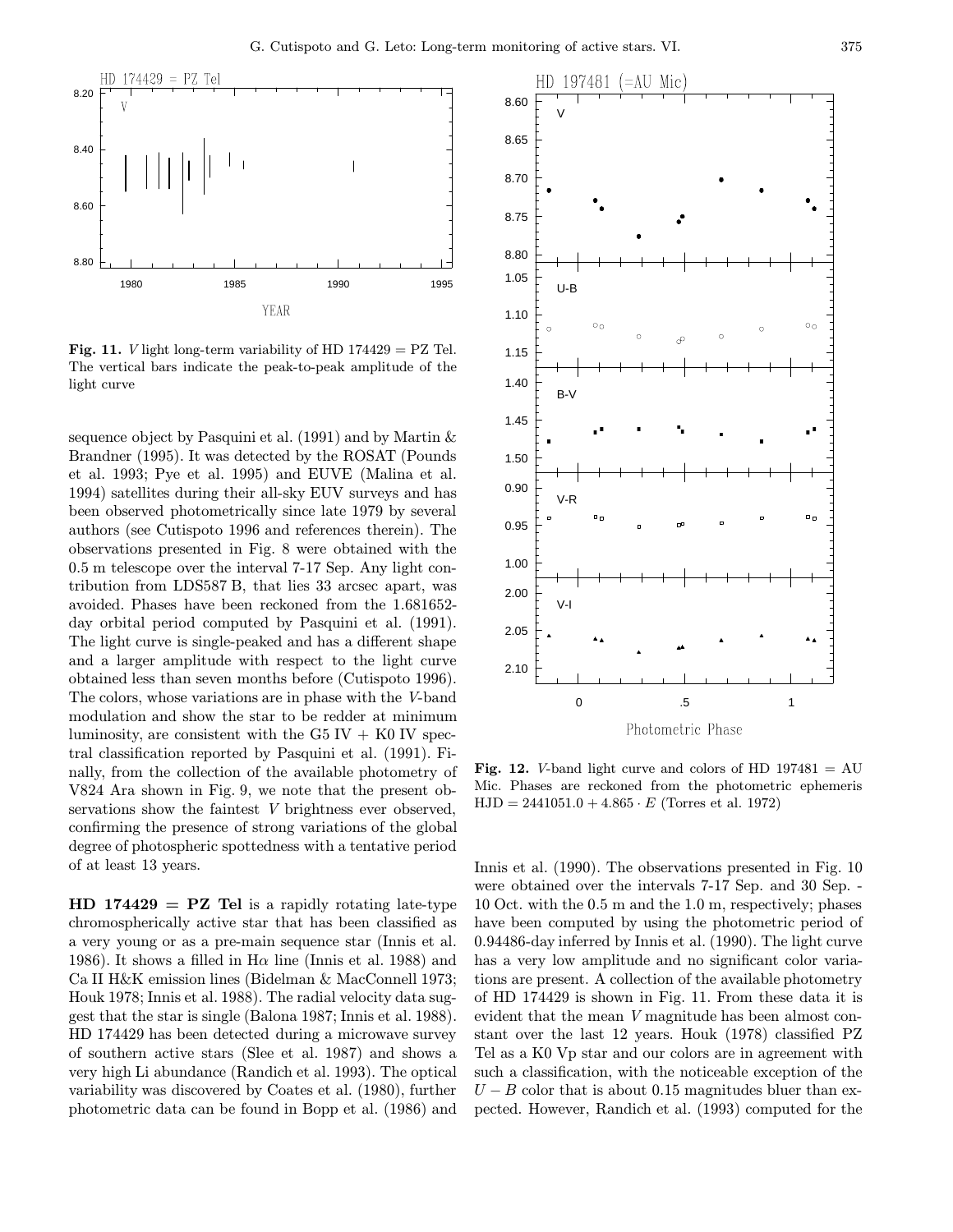



Fig. 13. V-band light curve and colors of HD  $214479 = FK$ Aqr. Phases are reckoned from the photometric ephemeris  $HJD = 2448141.0 + 4.252 \cdot E$ 

v sin i a value of the order of 70 km s<sup>-1</sup>, which leads to infer a minimum stellar radius of about 1.31  $R_{\odot}$ . This radius is too high for a luminosity class V star, confirming that HD 174429 is probably still approaching the main sequence.

 $HD 197481 = AU Mic$  is a flare star that is also a member of the BY Dra-type variables. It shows strong emission lines indicative of the presence of an active chromosphere and transition region (Linsky et al. 1982; Quin et al. 1993; Houdebine & Doyle 1994 and references therein). X-ray and EUV emission has been revealed by the Einstein (Golub 1983), ROSAT (Pounds et al. 1993; Pye et al. 1995) and EUVE (Malina et al. 1994) satellites. The

Fig. 14. V-band light curve and colors of HD 217344 = TZ PsA. Phases are reckoned from the ephemeris  $HJD = 2448141.54 + 1.648 \cdot E$ , where the photometric period is from Lloyd Evans & Koen (1987)

optical variability was discovered by Torres et al. (1972). The observations presented here were obtained using the 0.5 m telescope over the interval 7-17 Sep. They are shown in Fig. 12, where phases are reckoned from the photometric ephemeris  $HJD = 2441051.0 + 4.865 \cdot E$  (Torres et al. 1972). The colors, that show weak variations, are consistent with the M1 Ve spectral classification reported by Houk (1982). In particular, the  $V - R$  and  $V - I$  modulation is clearly in phase with the V-band variability.

 $HD 214479 = FK Aqr$  is the brightest component of the visual pair ADS  $11854$  (= GL 867 AB) and is itself a spectroscopic SB2 binary with an orbital period of 4.08322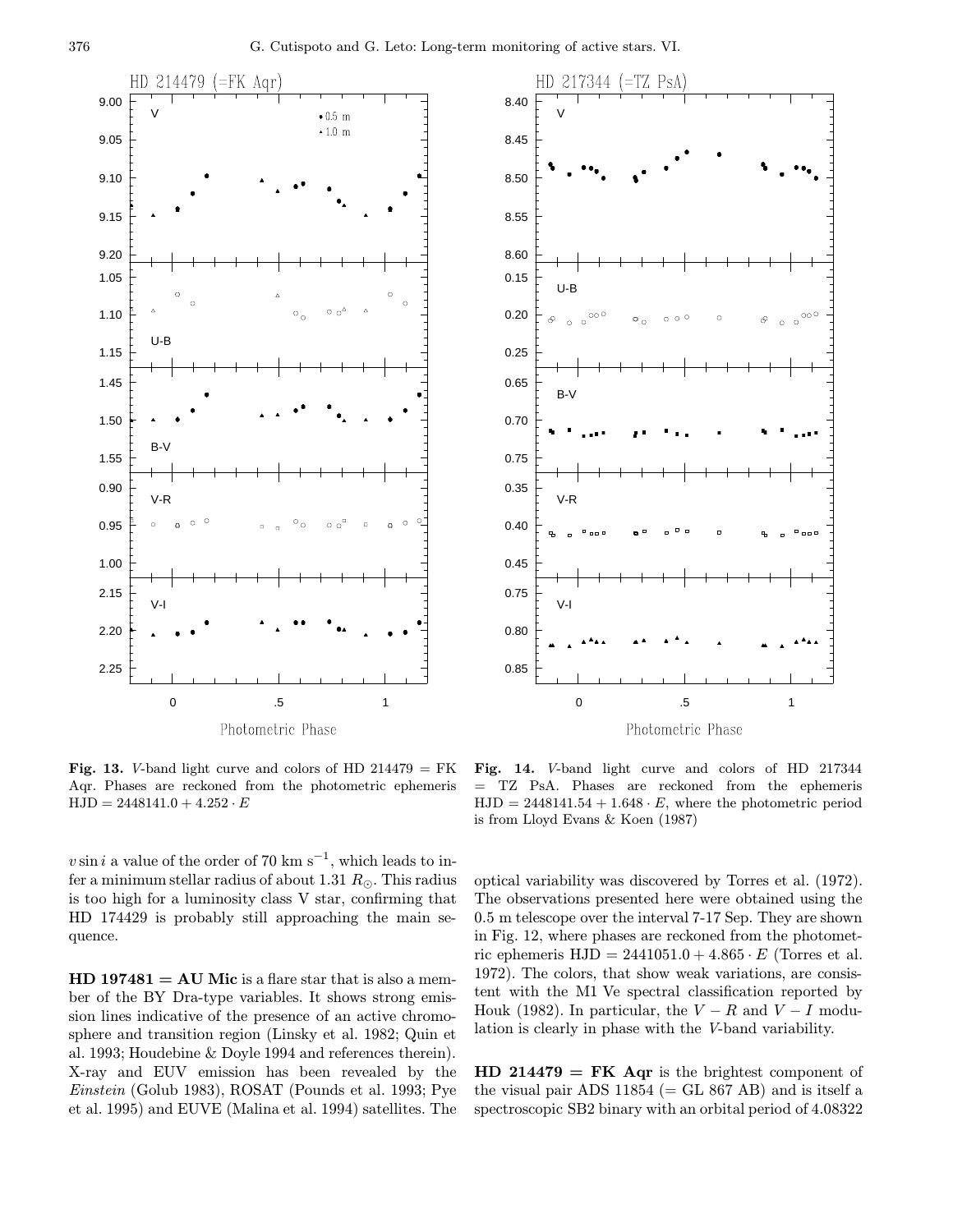

Fig. 15. V light long-term variability of HD 217344 = TZ PsA. The vertical bars indicate the peak-to-peak amplitude of the light curve

days (Herbig & Moorhead 1965). The combined spectral type is given as dM2e and M0Ve by Joy & Abt (1974) and Houk & Smith-Moore (1988), respectively. FK Aqr has been observed by several authors showing the classical behavior of flare stars (see Cutispoto 1991 and references therein). More recently, evidence for X-ray flaring activity has been reported by Pollok et al. (1991) and the star has been detected at EUV wavelengths by the ROSAT (Pounds et al. 1993; Pye et al. 1995) and EUVE (Malina et al. 1994) satellites. The observations carried out over the interval 7-17 Sep. with the 0.5 m and over the interval 30 Sep. - 9 Oct. with the 1.0 m are shown in Fig. 13. Any light contribution from the optical companion GL 867 B  $=$  FL Aqr, that lies 24.5 arsec apart, was avoided. Phases are computed by using the  $4.252 \pm 0.044$ -day period inferred from a Fourier analysis of the VRI data. We note that this photometric period is considerably shorter than the 4.39-day value computed by Byrne et al. (1987), a difference that is indicative of the presence of differential rotation. Moreover, the light curve in Fig. 13 is doublepeaked, while the one obtained less that 10 months before (Cutispoto 1995) was single-peaked. As the data in Cutispoto (1995) were folded by using the 4.39-day period, it is evident that strong modifications of the starspots' distribution, and in particular of the spot latitude, have occurred. The present  $B - V$ ,  $V - R$  and  $V - I$  color indices are clearly correlated with the V-band modulation, while the more scattered  $U - B$  color data seem to be anticorrelated. The colors are consistent with the combined M2 Ve spectral classification.

 $HD 217344 = TZ PSA$  is an SB1 system with an orbital period of 1.643 days (Balona 1987) showing Ca II H&K emission lines (Houk 1982). It was detected during a microwave survey of southern active stars (Slee et al. 1987) and during the Extended Medium Sensitivity Survey by the Einstein satellite (Gioia et al. 1990). Low Li

abundance is reported by Favata et al. (1995) and optical variability was discovered by Lloyd Evans & Koen (1987). The observations carried out using the 0.5 m over the interval 7-14 Sep. are shown in Fig. 14. Phases are reckoned from the 1.648-day photometric period computed by Lloyd Evans & Koen (1987). The faint optical companion  $(\Delta V \simeq 3.9, d \simeq 3.7 \text{ arcsec})$  noted by Houk (1982) was always included into the diaphragm of our photometer. The low amplitude light curve appears rather complicated and weak color variations are present. A collection of the published photometry of HD 217344 is shown in Fig. 15. The few data available do not allow to draw any conclusion on the presence of a long-term variability of the degree of spottedness. Assuming the G5 V spectral classification reported by Houk (1982) for the primary component of HD 217344, the observed colors are very well matched by considering a  $G5 V + K7-M0 V$  system. It should be noted that, being HD 217344 a SB1 system, the inferred K7-M0 V component has to be considered as the combination of the optical companion plus the true physical companion. However, Favata et al. (1995) computed a  $v \sin i$ of 72 km s<sup> $-1$ </sup>, that leads to a minimum radius for the primary component of 2.34  $R_{\odot}$  i.e. to a luminosity class IV star. A good match of the observed colors is then obtained by assuming a G5/6 IV primary component.

Acknowledgements. Stellar activity research at Catania Astrophysical Observatory is supported by the Italian Ministry for Scientific Research and Technology (MURST), the Italian National Council for Research (CNR - Gruppo Nazionale di Astronomia) and the Sicilian Regional Government (Regione Sicilia) that are gratefully acknowledged. The authors thank the referee K.G. Strassmeier for his constructive comments and Ms. G. Santagati for revising the manuscript. This research has made use of the SIMBAD database, operated at CDS, Strasbourg, France. A special thank is also due to the ESO staff for the collaboration and technical support during the observations.

# References

- Balona L.A., 1987, S. Afr. Astron. Obs. Circ. 11, 1
- Bidelman W.P., MacConnell D.J., 1973, AJ 78, 687
- Bopp B.W., Africano J., Quigley R., 1986, AJ 92, 1409
- Budding E., 1985, IAU Comm. 27, Inf. Bull. Var. Stars, No. 2779
- Budding E., Zeilik M., 1995, Ap&SS 232, 355
- Bunton J.D., Large M.I., Slee O.B., et al., 1989, Proc. ASA 8, 127
- Byrne P.B., Black E., Thè P.S., 1987, A&A 186, 268
- Byrne P.B., Agnew D.J., Cutispoto G., et al., 1992, in "Surface Inhomogeneities in Late-Type Stars", Byrne P.B. & Mullan D.J. (eds.) Lecture Notes in Physics. Springer-Verlag, p. 255
- Coates D.W., Halprin L., Sartori P., Thompson K., 1980, IAU Comm. 27 Inf. Bull. Var. Stars, No. 1849
- Coates D.W., Halprin L., Sartori P., Thompson K,. 1983, MNRAS 202, 427
- Collier A.C., 1982, Southern Stars 30, 177